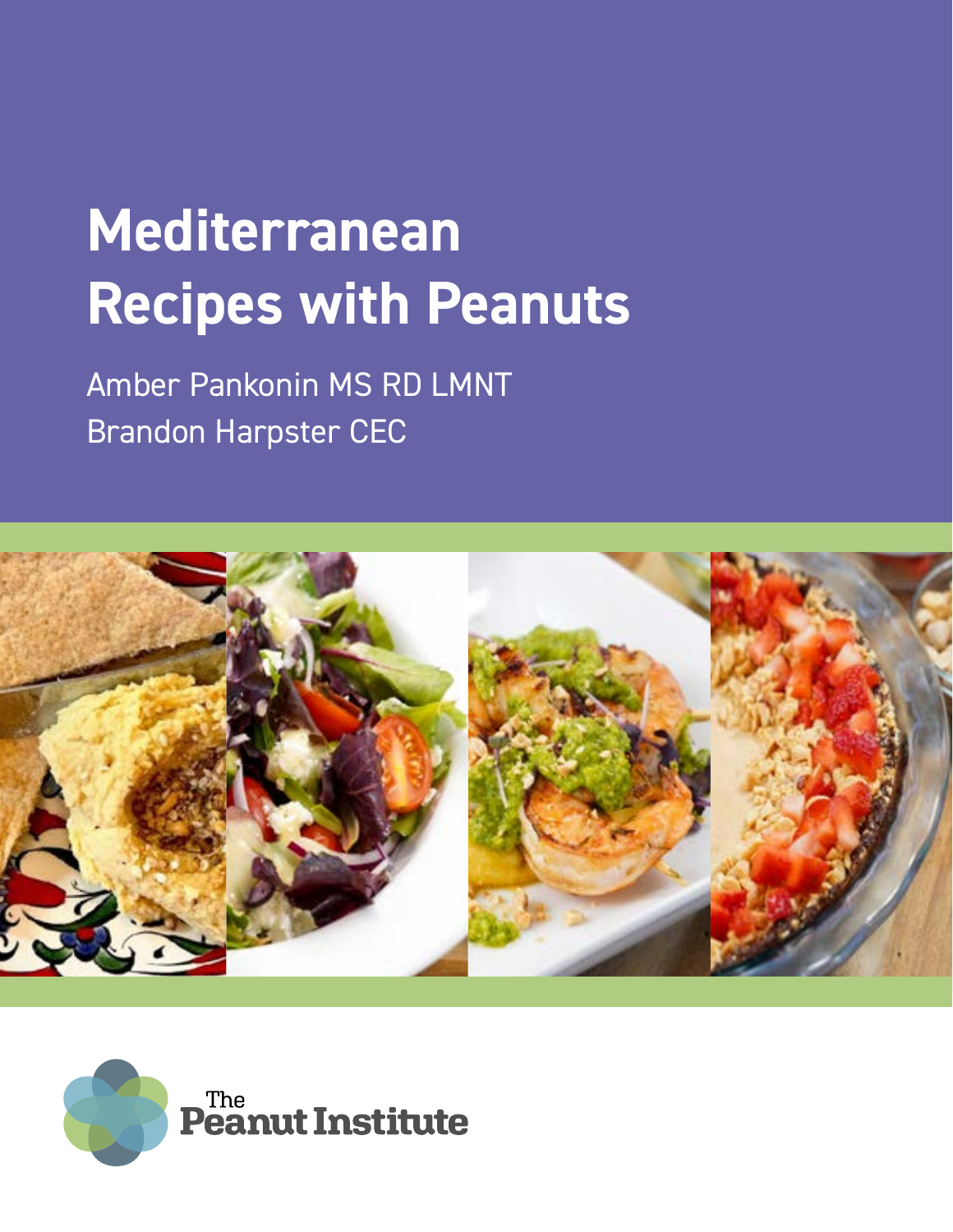

#### **INGREDIENTS:**

**2 (15-ounce) cans** chickpeas, drained and rinsed **3** cloves garlic **Juice from 1 lemon** (4 tablespoons) **1 tablespoons** tahini **2 tablespoons** unsalted natural peanut butter **1 tablespoon** extra virgin olive oil **2 teaspoons** cumin, or more to taste Salt and pepper to taste

#### **INSTRUCTIONS**

Combine the beans, garlic, lemon juice, tahini, peanut butter and olive oil in a blender or food processor. Process until smooth, adding a bit of water or olive oil as needed for a smooth consistency. Season to taste with salt, pepper and cumin.

**Calories: 160, Total Fat: 6g, Saturated Fat: 0.5g, Sodium: 25mg, Carbohydrate: 19g, Fiber: 5g, Total Sugar: 1g (Added Sugar: 0g), Protein: 7g**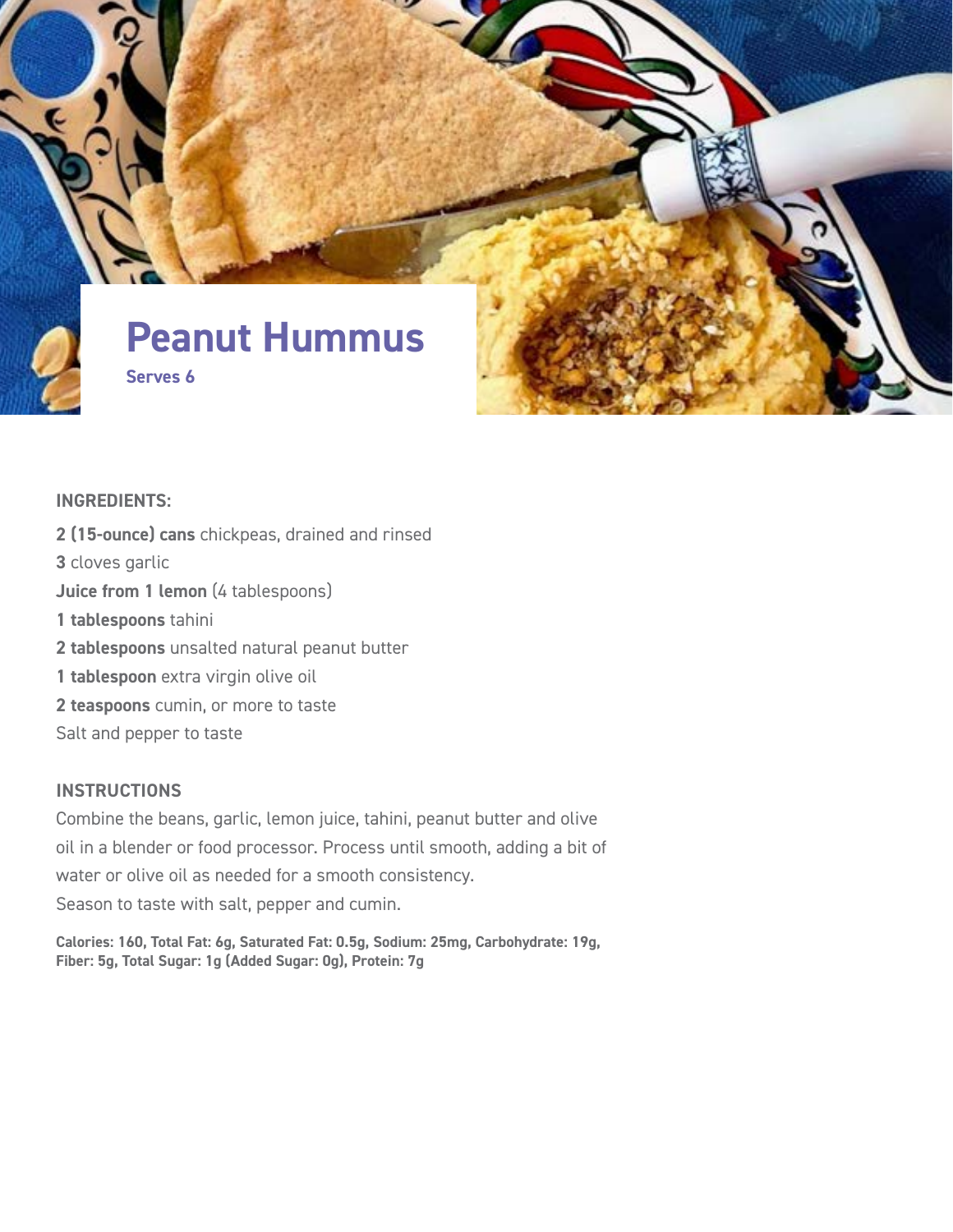### **Greek Salad with Simple Peanut Vinaigrette**

#### **Simple Peanut Vinaigrette Serves 6**

#### **INGREDIENTS:**

**2 tablespoons** lemon juice **1 tablespoon** Dijon mustard **½ teaspoon** garlic, minced **¼ teaspoon** mint, minced **½ cup** peanut oil Kosher salt & black pepper to taste

#### **INSTRUCTIONS:**

1. Combine the lemon, Dijon mustard, garlic, mint and lemon juice. Mix with a whisk until well combined.

2. Slowly add the peanut oil while whisking until well mixed and emulsified.

3. Season with the Kosher salt and pepper.

**Estimated Nutrition Facts: 150 calories, 18 grams fat, 0 grams carbohydrate, 0 grams protein, 107 mg sodium, 0 grams fiber.**

#### **Greek Salad Serves 2-3**

#### **INGREDIENTS:**

**2 cups** spring mix **¼ cup** cucumber, small dice **¼ cup** grape tomatoes, cut in half **¼ cup** red onion, julienne **2 tablespoons** feta cheese **2 tablespoons** Kalamata olives, sliced

#### **INSTRUCTIONS:**

- 1. Combine all ingredients
- 2. Drizzle with Peanut Oil Vinaigrette.

**Estimated Nutrition Facts: 60 calories, 4 grams fat, 6 grams carbohydrate, 3 grams protein, 200 mg sodium, 2 grams fiber.**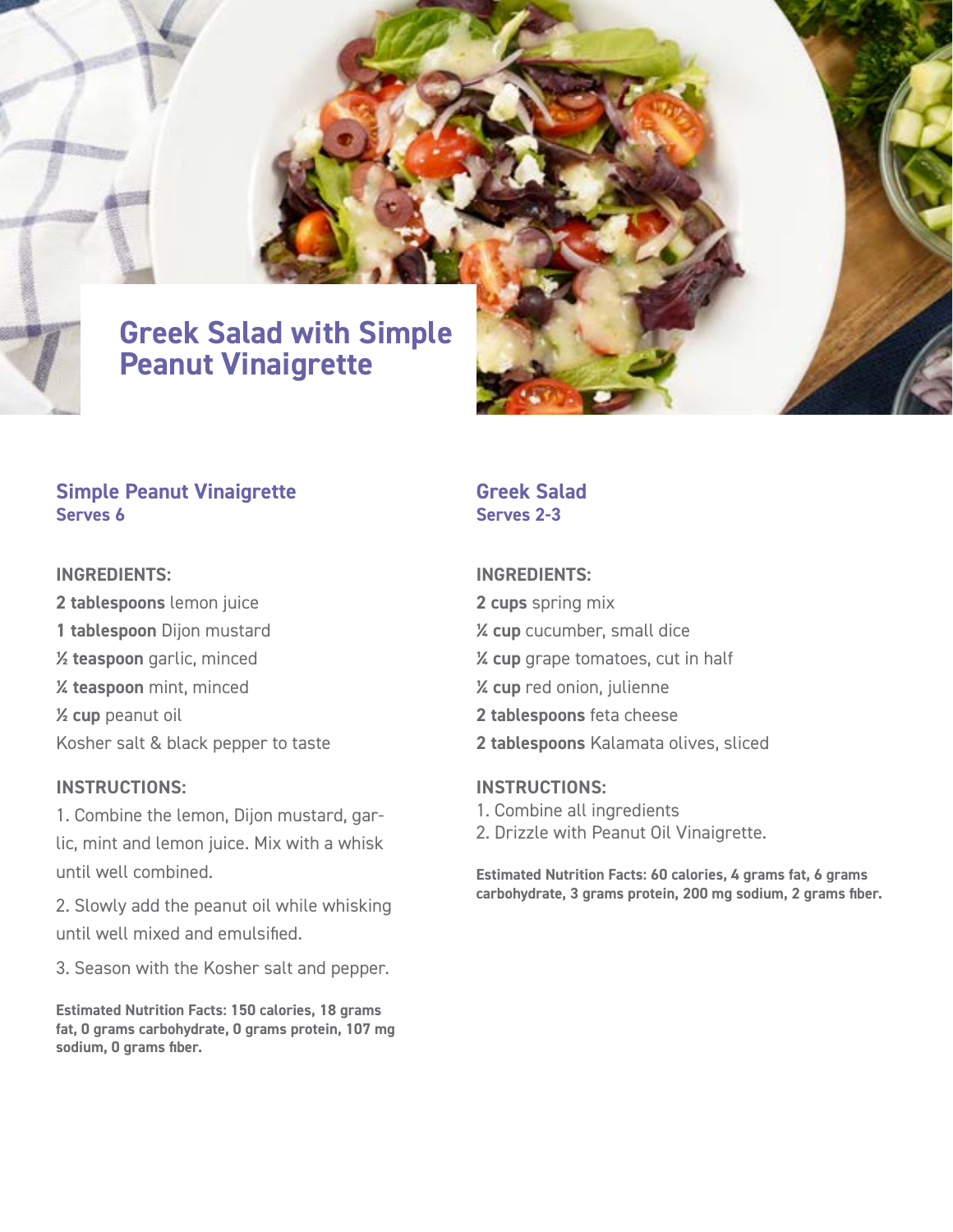### **Peanut Pesto with Shrimp Skewers and Polenta**

#### **Peanut Pesto Serves 8**

#### **INGREDIENTS:**

**2 cloves** garlic, coarsely chopped

- **1 teaspoon** coarse salt
- **2 cups** packed fresh basil leaves

**⅓ cup** dry roasted unsalted peanuts, lightly toasted **⅔ cup** freshly grated Parmigiano Reggiano cheese **½ cup** extra virgin olive oil

#### **INSTRUCTIONS:**

1. Grind the garlic and coarse salt in the food processor.

2. Add the basil leaves and process until a thick paste forms.

3. Add the peanuts, Parmigiano Reggiano and extra virgin olive oil.

4. Taste to adjust seasoning, if necessary.

**Calories: 390, Total Fat: 20g, Saturated Fat: 3.5g, Sodium: 420mg, Carbohydrate: 44g, Fiber: 6g, Total Sugar: 2g (Added Sugar: 0g), Protein: 12g**

**Polenta Serves 4-5**

#### **INGREDIENTS:**

- **1 tablespoon** peanut oil
- **1 teaspoon** garlic, minced
- **2 cups** chicken stock or bone broth
- **½ cup** yellow cornmeal

Kosher salt to taste black pepper to taste

#### **INSTRUCTIONS:**

1. Heat oil over medium heat. Add garlic and quickly sauté. Do not allow to brown.

2. Add stock and bring to a simmer.

3. Stir in cornmeal until well incorporated. Turn heat down to a low simmer, stirring occasionally.

4. Season with salt and pepper.

**Estimated Nutrition Facts: 120 calories, 8 grams fat, 13 grams carbohydrate, 6 grams protein, 80 mg sodium, 1 gram fiber.**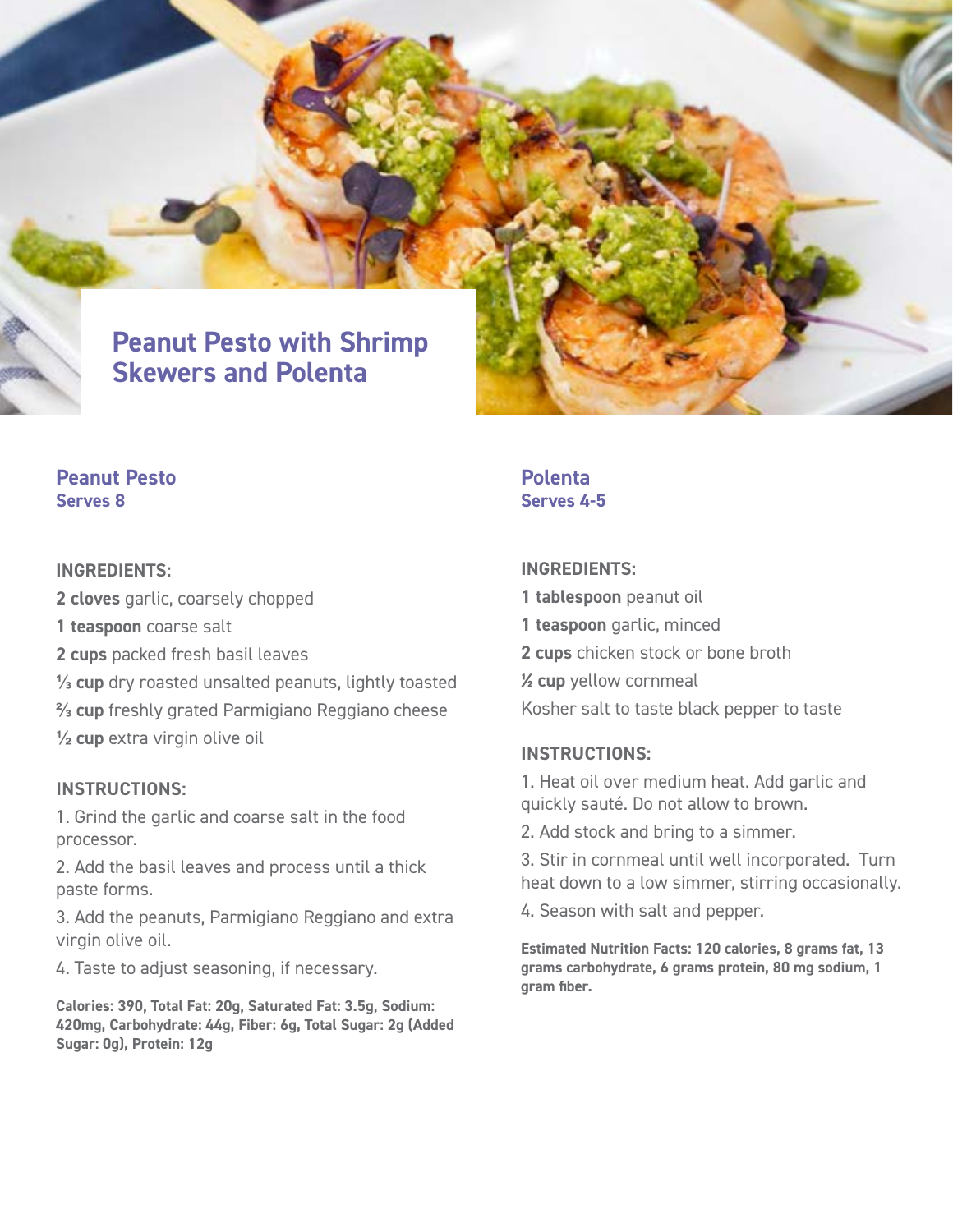

### **Peanut Pesto with Shrimp Skewers and Polenta**

### **(Continued)** Lemon I<br>Serves 2

# **Lemon Dill Grilled Shrimp Skewers**

#### **INGREDIENTS:**

**6 each large** easy peel deveined (8/12 count) shrimp

- **1 lemon**, juiced
- **¼ cup** peanut oil
- **1 tablespoon** fresh dill, chopped

#### **INSTRUCTIONS:**

1. Skewer shrimp on wooden or metal skewers.

2. Combine lemon juice, peanut oil and dill. Pour lemon juice mixture over the skewered shrimp and marinate for a minimum of an hour.

3. Pre-heat grill and grill the shrimp for approximately 4-5 minutes per side or until cooked through.

4. Serve with polenta and garnish with peanut pesto.

**Estimated Nutrition Facts: 200 calories, 7 grams fat, 4 grams carbohydrate, 1 gram protein, 18 mg sodium, 1 gram fiber.**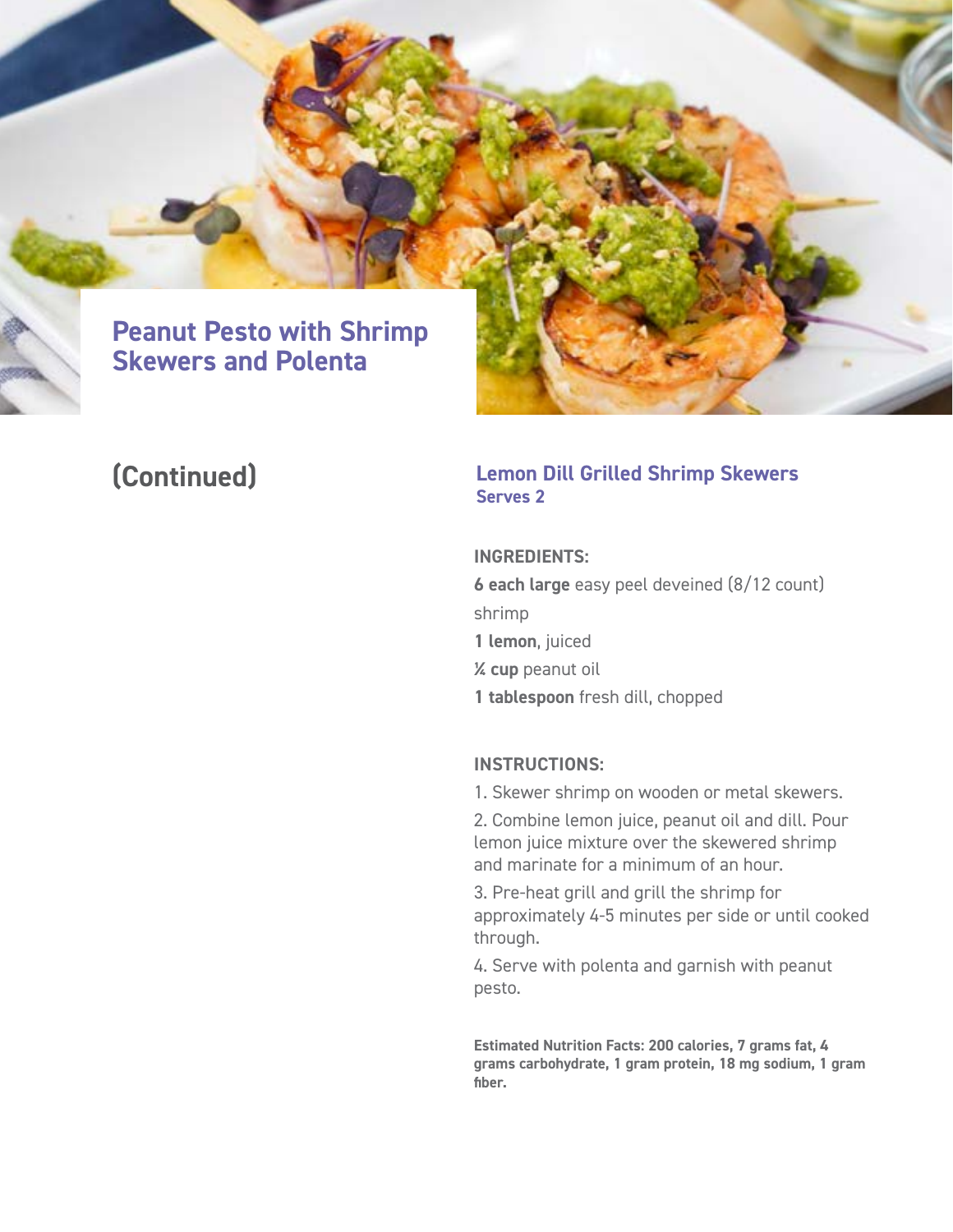

#### **INGREDIENTS**

- **1 cup** Medjool dates, seeds removed
- **1 cup** peanuts, unsalted
- **⅓ cup** cocoa powder
- **2 tablespoons** brown sugar
- **3 tablespoons** water
- **4 ounces** low fat cream cheese, softened
- **1 cup c**reamy peanut butter
- **1/2 cup** Greek yogurt
- **1/2 teaspoon** vanilla
- **1/4 cup** butter, softened
- **2 tablespoons** brown sugar
- **1 cup** strawberries, diced
- **Chopped peanuts** for garnishing

**Estimated Nutrition Facts: 370 calories, 25 grams fat, 26 grams carbohydrate, 12 grams protein, 218 mg sodium, 5 grams fiber**

#### **INSTRUCTIONS:**

1. Combine the dates and peanuts in a food processor and blend into small pieces.

2. Add cocoa powder, brown sugar, and water into the food processor and blend until it takes a dough form.

3. Press crust into the base of a pie tin, working up the edges as you would for any pie.

4. Place crust in freezer while you combine filling.

5. For pie filling, combine remaining ingredients in the food processor or mixer. (Make sure cream cheese and butter is completely softened before mixing.) Blend until all ingredients are incorporated and creamy.

6. Fill pie crust with the filling, smoothing out the top. Garnish with chopped peanuts and strawberries.

7. Refrigerate until set. Serve cold.